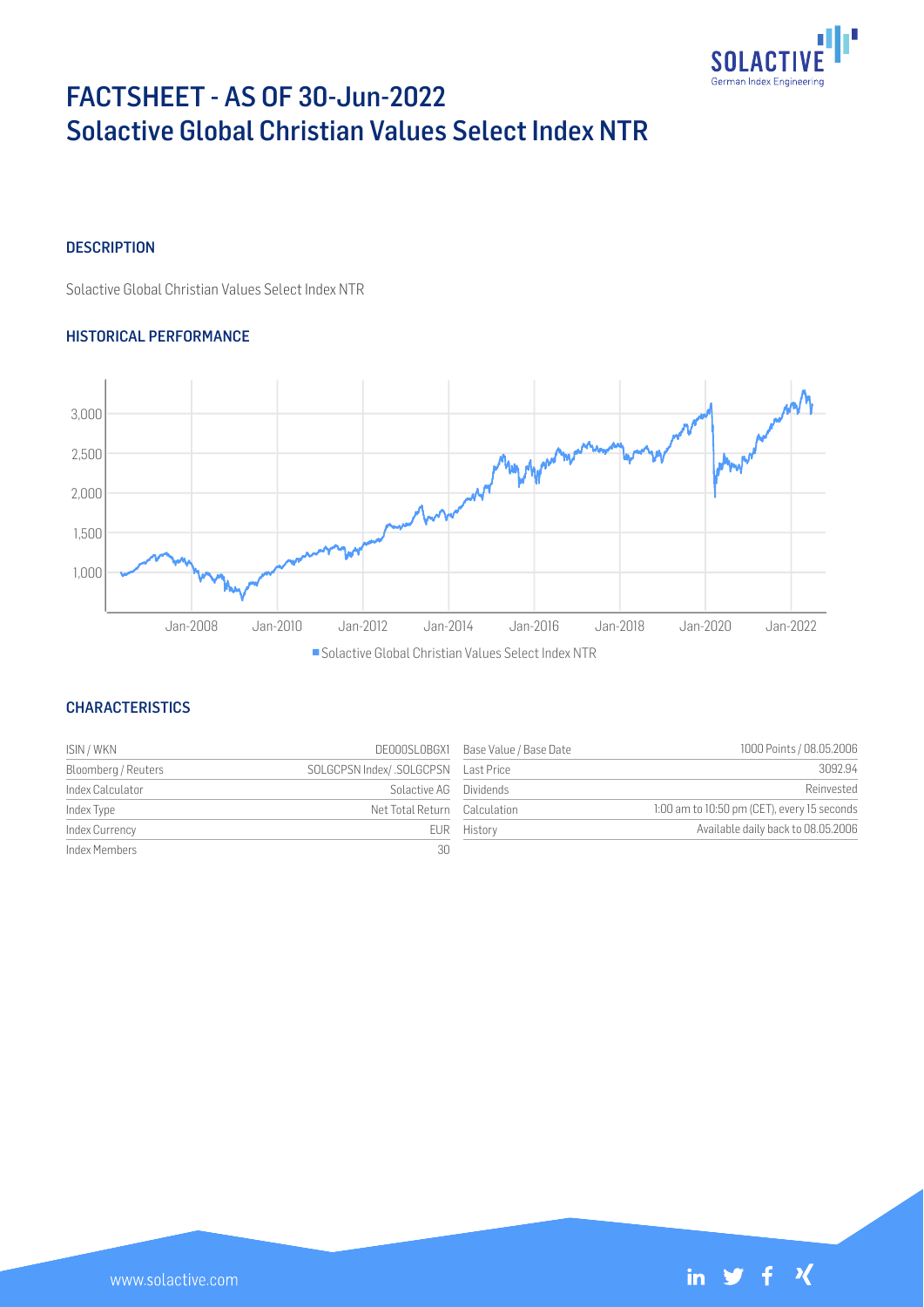

## **STATISTICS**

| EUR                | 30D       | 90D       | 180D     | 360D                  | YTD       | Since Inception       |
|--------------------|-----------|-----------|----------|-----------------------|-----------|-----------------------|
| Performance        | $-3.68\%$ | $-3.93\%$ | $-0.10%$ | 9.33%                 | $-0.10\%$ | 209.29%               |
| Performance (p.a.) |           |           |          |                       |           | 7.24%                 |
| Volatility (p.a.)  | 12.64%    | 11.76%    | 10.73%   | 9.71%                 | 10.70%    | 13.54%                |
| High               | 3219.23   | 3292.28   | 3292.28  | 3292.28               | 3292.28   | 3292.28               |
| Low                | 2991.28   | 2991.28   | 2991.28  | 2805.33               | 2991.28   | 644.19                |
| Sharpe Ratio*      | $-2.85$   | $-1.23$   | 0.04     | 1.03                  | 0.04      | 0.58                  |
| Max. Drawdown      | $-7.08\%$ | $-9.14%$  | $-9.14%$ | $-9.14%$              | $-9.14%$  | $-48.41%$             |
| VaR 95 \ 99        |           |           |          | $-18.0\%$ \ $-29.4\%$ |           | $-19.9\%$ \ $-38.3\%$ |
| CVaR 95 \ 99       |           |           |          | $-25.4\%$ \ $-37.6\%$ |           | $-34.1\%$ \ $-61.9\%$ |

\* Up to 31 December 2021, ex-post Sharpe ratios use as input for the risk free rate term the London Inter-Bank Offered rates in the respective currencies of the index and at a term equal to the observation period. From 3 J 2022 onwards, Sharpe ratios will be / are calculated using as reference risk free rate input the overnight replacement rate for these currencies, namely SONIA (for GBP), SOFR (for USD) and EURIBOR Overnight (for EUR).

## COMPOSITION BY CURRENCIES



## COMPOSITION BY COUNTRIES



# TOP COMPONENTS AS OF 30-Jun-2022

| Company                               | Ticker                 | Country | Currency   | Index Weight (%) |
|---------------------------------------|------------------------|---------|------------|------------------|
| ASCENDAS REAL ESTATE INVESTMENT TRUST | <b>AREIT SP Equity</b> | SG      | SGD        | 4.73%            |
| <b>GREAT WEST LIFECO</b>              | <b>GWO CT Equity</b>   | CA      | CAD        | 4.66%            |
| ORANGE SA                             | ORA FP Equity          | FR      | <b>EUR</b> | 4.49%            |
| <b>FNBRIDGE INC</b>                   | <b>ENB CT Equity</b>   | CA      | CAD        | 4.22%            |
| WP CAREY & COLLC                      | <b>WPC UN Equity</b>   | US      | <b>USD</b> | 4.21%            |
| MAPI FTRFF COMMERCIAL TRUST           | <b>MCT SP Equity</b>   | SG      | SGD        | 3.95%            |
| REALTY INCOME CORP                    | O UN Equity            | US      | <b>USD</b> | 3.79%            |
| DTF ENERGY CO                         | DTE UN Equity          | US      | <b>USD</b> | 3.66%            |
| PEMBINA PIPELINE CORP                 | <b>PPL CT Equity</b>   | CA      | CAD        | 3.58%            |
| INTERNATIONAL BUSINESS MACHINES CORP  | <b>IBM UN Equity</b>   | US      | <b>USD</b> | 3.44%            |